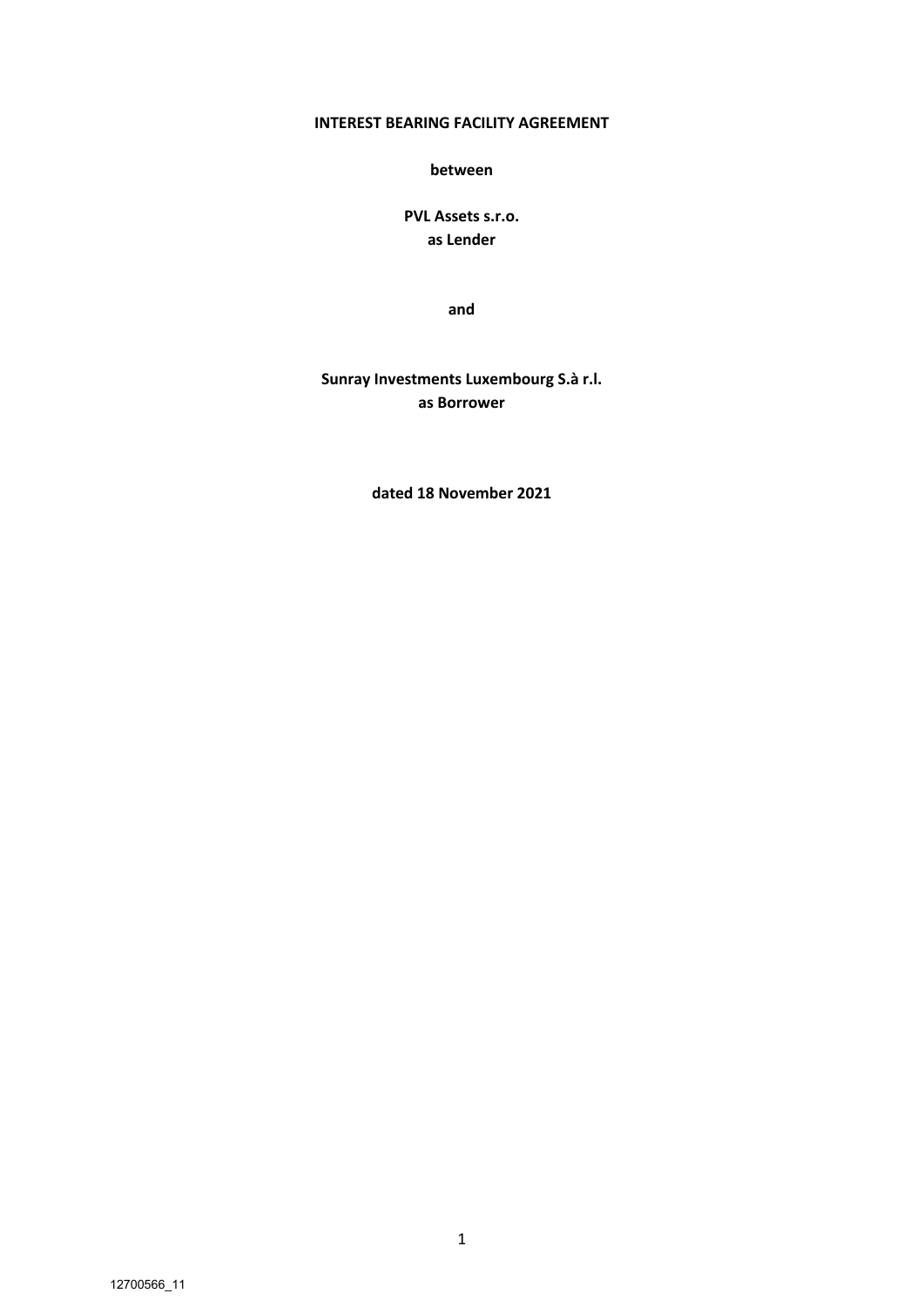# **THIS INTEREST BEARING FACILITY AGREEMENT is dated and made on the date first written above (the "Agreement")**

### **BETWEEN**

(1) **PVL Assets s.r.o.**, a limited liability company incorporated under the laws of the Czech Republic, having its registered seat at Kateřinská 466/40, Nové Město, 120 00 Praha 2, the Czech Republic, ID-No.: 08337314, registered in the Commercial Register under file No. C 317124 maintained by the Municipal Court in Prague (the "**Lender**");

#### **AND**

(2) **Sunray Investments Luxembourg S.à r.l.**, a *société à responsabilité limitée* governed by the laws of the Grand-Duchy of Luxembourg, having its registered office at 20, Avenue Monterey, L-2163 Luxembourg, Grand-Duchy of Luxembourg, registered with the Luxembourg Trade and Companies Register (*Registre de Commerce et des Sociétés, Luxembourg*) under number B258434 (the "**Borrower**").

The Lender and the Borrower are individually referred to as a "**Party**" and collectively as the "**Parties**".

#### **PREAMBLE**

**WHEREAS** (i) a EUR 51,635,000 term loan facility A1 and a PLN 205,000,000 term loan facility A2, (ii) a EUR 154,905,000 term loan facility B1 and a PLN 615,000,000 term loan facility B2, and (iii) a EUR 100,000,000 multicurrency revolving credit facility has been entered into pursuant to the terms and conditions of a senior facilities agreement entered into on 18 November 2021 by and between, *inter alia*, the Borrower as company and borrower, the Lender as borrower and guarantor, Sunray Gamma S.à r.l. as parent and guarantor, Citibank, N.A., London Branch, Bank Polska Kasa Opieki S.A., BNP Paribas Bank Polska S.A., ING Bank N.V., London Branch ("**ING**"), Komerční banka A.S. and Unicredit S.p.A., as arrangers, ING as security agent and ING as agent (the "**Senior Facilities Agreement**").

**WHEREAS** the Borrower has requested from the Lender and the Lender has agreed to provide to the Borrower the Facility in the amount equal to up to the amount to be drawn by the Lender under the Senior Facilities Agreement.

**WHEREAS** the Parties wish to have their relationship deriving from the Facility ruled by an interest bearing loan facility as from the Effective Date.

#### **NOW THEREFORE, THE PARTIES HAVE AGREED AS FOLLOWS:**

### **1. Definitions**

Capitalized terms and phrases shall have, for purposes of this Agreement, the meanings set forth in this clause 1, unless the context requires a different meaning.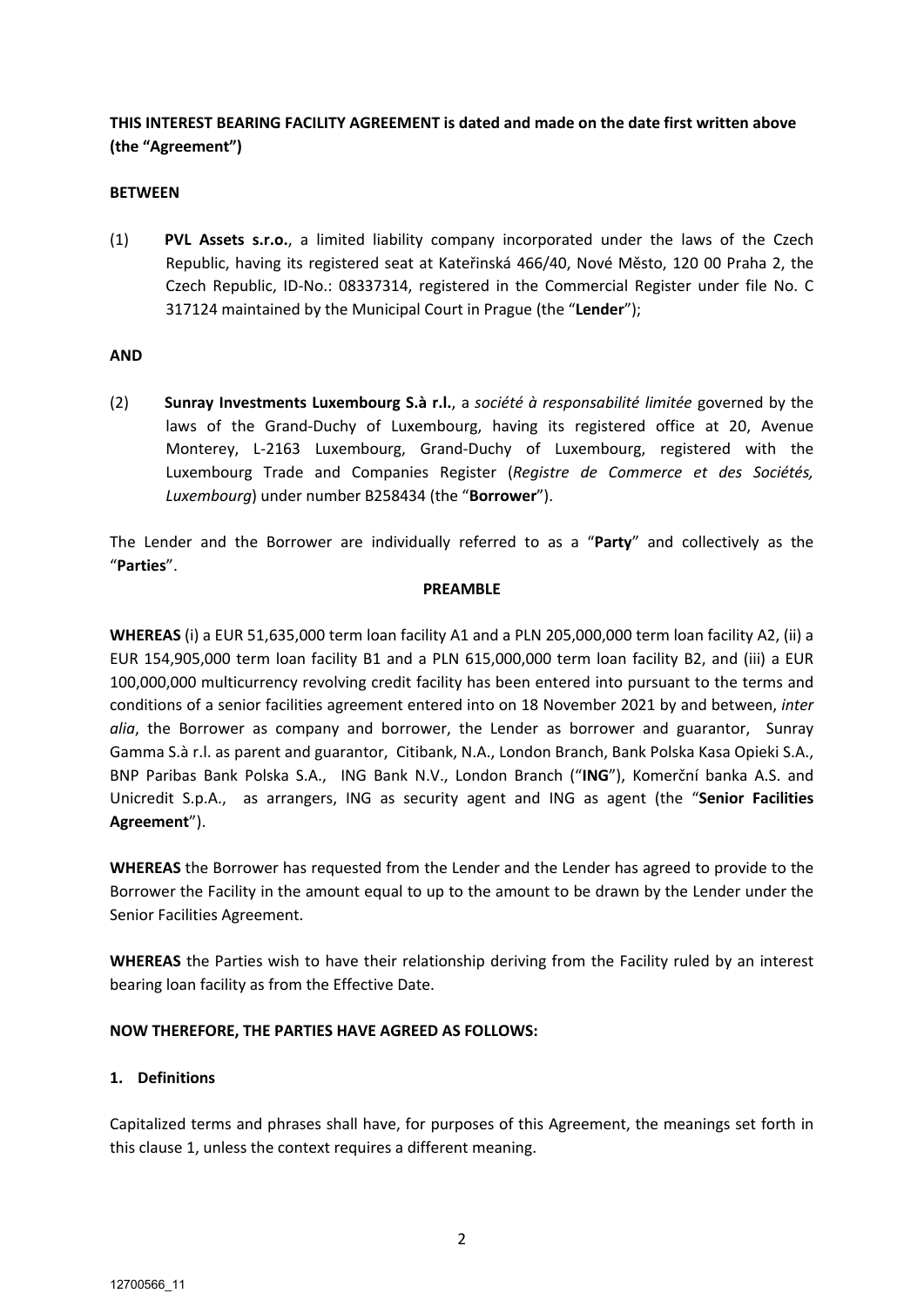| Advance                                                                  | means any advance drawn down by the Borrower under the<br>Facility in an amount approved by the Lender at the time of the<br>relevant drawdown.                                                                                                                                                                                                                                                                            |  |  |
|--------------------------------------------------------------------------|----------------------------------------------------------------------------------------------------------------------------------------------------------------------------------------------------------------------------------------------------------------------------------------------------------------------------------------------------------------------------------------------------------------------------|--|--|
| <b>Agreement</b>                                                         | means this agreement, its annexes and its preamble, as<br>amended from time to time.                                                                                                                                                                                                                                                                                                                                       |  |  |
| <b>Appropriate Remuneration</b>                                          | means the remuneration agreed by the Parties based on a third<br>party transfer pricing analysis.                                                                                                                                                                                                                                                                                                                          |  |  |
| <b>Business Day</b>                                                      | has the meaning ascribed to such term in the Senior Facilities<br>Agreement.                                                                                                                                                                                                                                                                                                                                               |  |  |
| <b>Costs and Expenses</b>                                                | means all costs, expenses, commissions, fees, legal and<br>professional fees and taxes, including value-added, sales, use,<br>franchise or similar taxes, that are incurred by the Lender in<br>connection with (or reasonably incidental to) the performance<br>by the Lender of its obligations under the External Debt<br>Financing whether incurred before or after the date of the<br><b>External Debt Financing.</b> |  |  |
| <b>Drawdown Date</b>                                                     | means the date on which an Advance is made under the Facility<br>as indicated, in respect of the initial Drawdown Date, in<br>Schedule 1 hereto or, in respect of any other Drawdown Date,<br>in the Loan Ledger or such other date as may be agreed by the<br>Parties from time to time.                                                                                                                                  |  |  |
| <b>Effective Date</b>                                                    | means the first Drawdown Date or any other date agreed upon<br>between the Parties from time to time.                                                                                                                                                                                                                                                                                                                      |  |  |
| <b>EUR or Euro</b>                                                       | means the single currency unit of the Participating Member<br>States.                                                                                                                                                                                                                                                                                                                                                      |  |  |
| <b>External Debt Financing</b>                                           | means the external debt financing in the form of facilities<br>pursuant to the Senior Facilities Agreement arranged from time<br>to time by the Lender, the proceeds of which may be on-lent<br>directly to the Borrower in accordance with the terms of this<br>Agreement.                                                                                                                                                |  |  |
| <b>External</b><br><b>Debt</b><br><b>Interest</b><br><b>Payment Date</b> | means the date on which interest payments are due to be made<br>on the External Debt Financing (as such date may be extended,<br>amended or modified from time to time).                                                                                                                                                                                                                                                   |  |  |
| <b>Facilities</b>                                                        | means the outstanding balance of any and all Advances drawn<br>by the Borrower under the Facility.                                                                                                                                                                                                                                                                                                                         |  |  |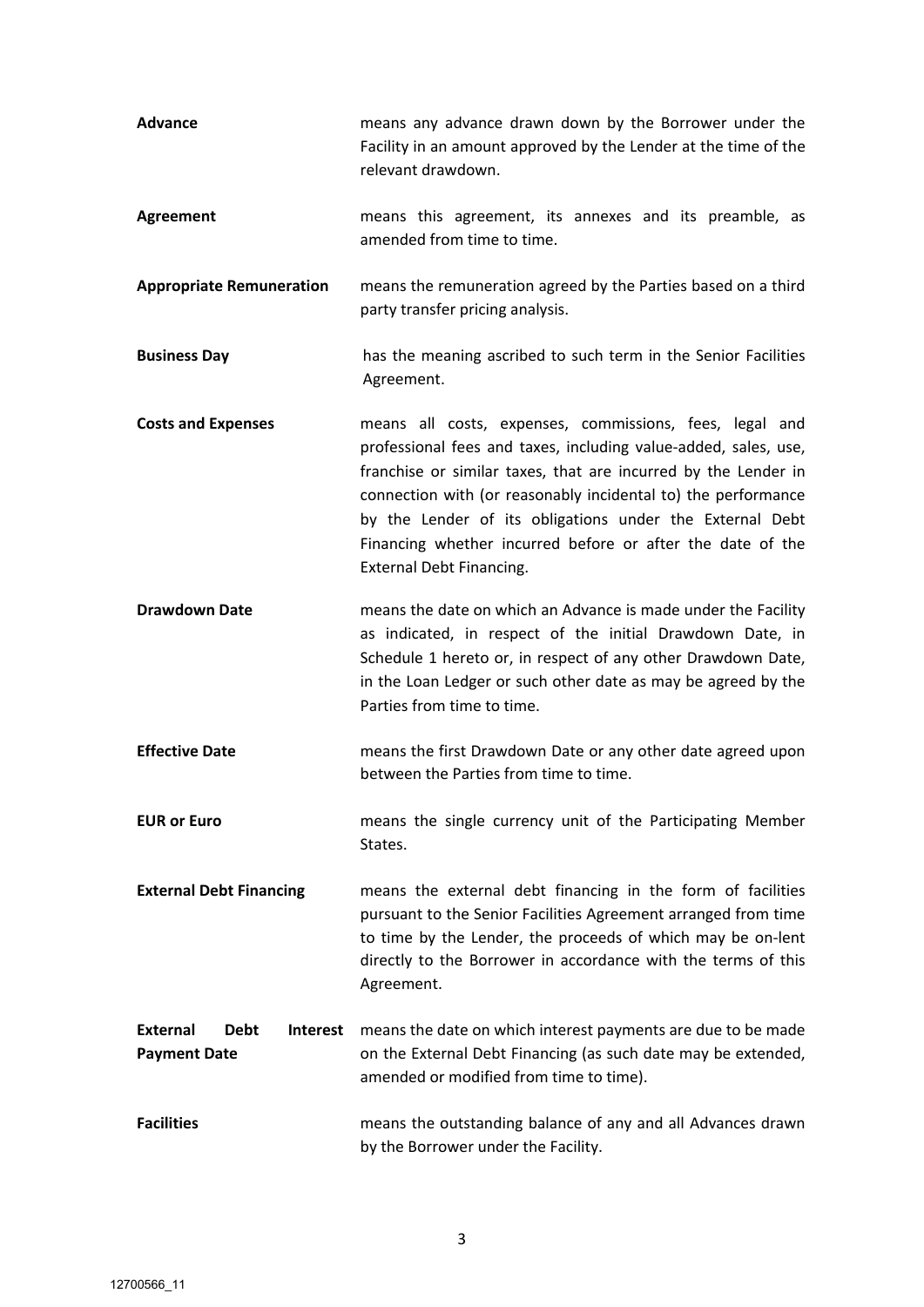| <b>Facility</b>              | means the facility, up to the Facility Amount, made or to be<br>made available by the Lender to the Borrower on the terms and<br>subject to the conditions of this Agreement.                                                                                                                                                                                                                                                                                                          |
|------------------------------|----------------------------------------------------------------------------------------------------------------------------------------------------------------------------------------------------------------------------------------------------------------------------------------------------------------------------------------------------------------------------------------------------------------------------------------------------------------------------------------|
| <b>Facility Amount</b>       | means the maximum amount of 136,540,000 Euros available for<br>drawdown under the Facility or such other amount accepted by<br>the Lender further to a Facility Increase.                                                                                                                                                                                                                                                                                                              |
| <b>Facility Increase</b>     | means an increase of the Facility Amount requested by the<br>Borrower and accepted by the Lender at its full discretion<br>pursuant to the terms of this Agreement.                                                                                                                                                                                                                                                                                                                    |
| Group                        | means the group of companies to which the Parties belong.                                                                                                                                                                                                                                                                                                                                                                                                                              |
| <b>Interest Payment Date</b> | means the last day of each Interest Period or such other<br>periodicity as may be agreed by the Parties from time to time.                                                                                                                                                                                                                                                                                                                                                             |
| <b>Interest Period</b>       | means, at any time, a period corresponding to the period with<br>respect to which interest is payable in respect of the External<br>Debt Financing (as such period may be amended or modified<br>from time to time) or such other period as may be agreed by<br>the Parties from time to time.                                                                                                                                                                                         |
| <b>Interest Rate</b>         | means the applicable interest rate due by the Lender for the<br>External Debt Financing for each Interest Period, plus the<br>Appropriate Remuneration.                                                                                                                                                                                                                                                                                                                                |
| <b>Lender Representative</b> | means any director, from time to time, of the Lender or any<br>person to whom any director has delegated his/her power<br>under this Agreement.                                                                                                                                                                                                                                                                                                                                        |
| Loan Ledger                  | means one or a combination of electronic, digital, print-out or<br>any other form of record(s) prepared and updated by the<br>Lender Representative setting out, inter alia, the Effective Date,<br>the currency, the Facility Amount, the Advance(s), the<br>Drawdown Date(s), any repayment(s), the Interest Rate(s), the<br>Maturity Date, the Interest Rate calculation basis and/or such<br>other amended terms in respect of the Facility as agreed upon<br>between the Parties. |
| <b>Maturity Date</b>         | means the latest date on which all principal amount<br>outstanding on the External Debt Financing is due and payable<br>(as such date may be extended, amended or modified from<br>time to time) or such other date as may be agreed by the<br>Parties from time to time but in no case longer than 30 years.                                                                                                                                                                          |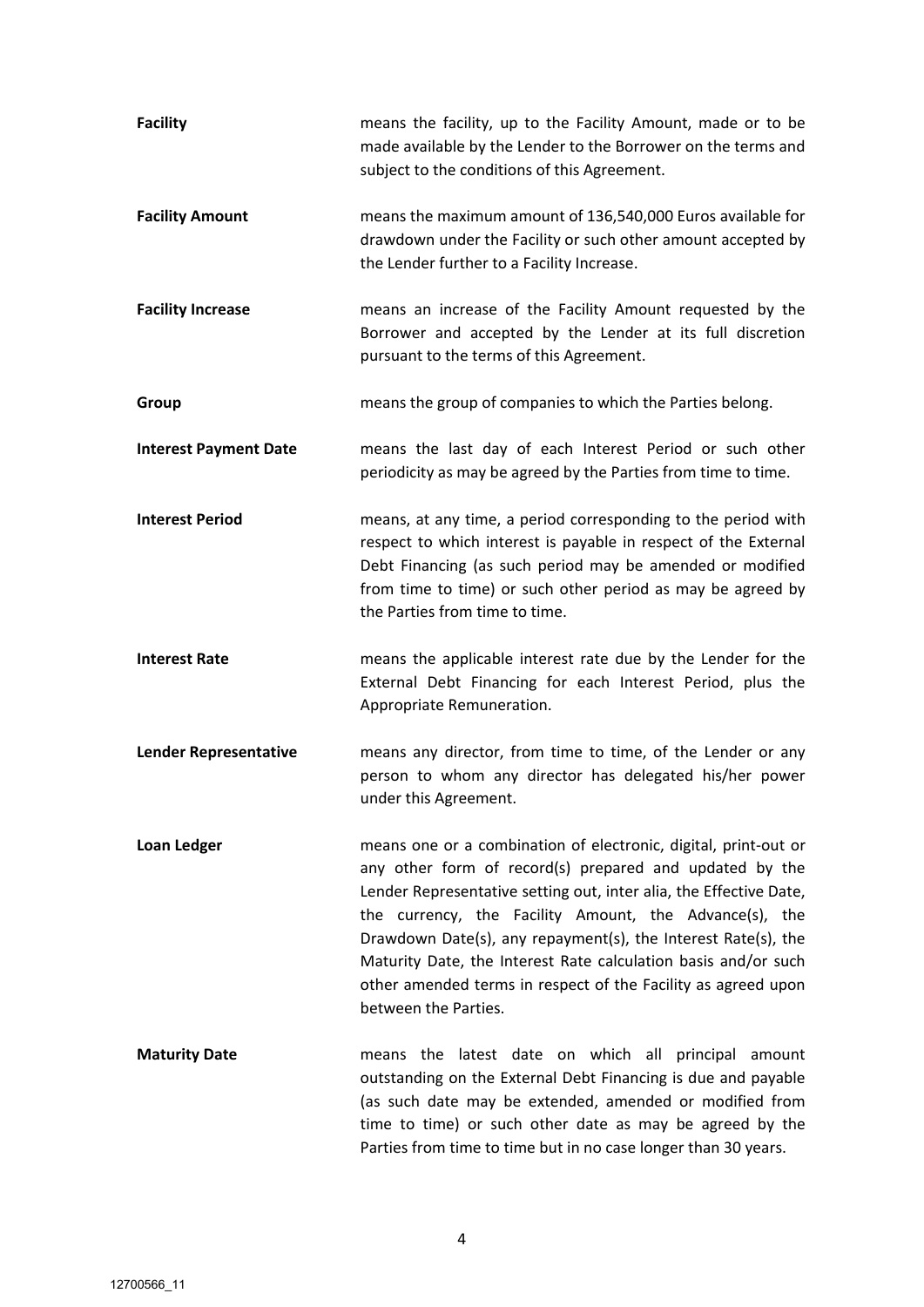**Participating Member States** has the meaning given to it in the Senior Facilities Agreement.

A reference to the singular includes a reference to the plural and vice versa and a reference to the masculine includes a reference to the feminine and neuter and vice versa.

A reference to "includes" or "including" means "including but without limiting the generality of the aforegoing".

A reference to a Recital, Schedule, Annex or Clause means a recital, schedule, annex or clause of this Agreement unless expressly stated otherwise.

### **2. Facility**

- 2.1. Subject to the terms and conditions hereinafter set forth, the Lender agrees to provide to the Borrower and the Borrower agrees to accept from the Lender the Facility as from the Effective Date.
- 2.2. This Agreement shall be effective as of the Effective Date.
- 2.3. The Borrower shall procure that the proceeds under the Facility are used for general corporate purposes including the making of acquisitions and settlement of part of the acquisition price of Stock Spirits Group Plc.
- 2.4. The Borrower may request one or more Advance(s) in an amount approved by the Lender at the time of the Advance, such Advance(s), if approved, to be made available at the earliest three (3) Business Days following the Borrower's request unless otherwise agreed by the Parties.
- 2.5. The Parties agree that Schedule 1 hereto shall indicate the initial Advance(s) made under the Facility on the initial Drawdown Date. Any future Advance(s) made by the Lender to the Borrower or repayments (in full or in part) of Facilities by the Borrower to the Lender shall be indicated in the Loan Ledger.
- 2.6. The Parties agree that the Loan Ledger shall be provided to the Lender and the Borrower by the Lender Representative for each Interest Period or more frequently as may be agreed by the Parties or as requested by any Party from time to time.
- 2.7. Except in relation to a Facility Increase which requires the express consent of the Lender pursuant to clause 3.3, the Parties acknowledge and agree that this Agreement may be amended or supplemented by virtue of the entries made in the Loan Ledger and with effect as at the date set out therein, in particular, in respect of terms in relation to which this Agreement provides that the Parties may agree otherwise from time to time. The Loan Ledger provided by the Lender Representative pursuant to clause 2.6 shall constitute conclusive evidence (absent any manifest error) of the amended or supplemented terms of this Agreement subject however to clause 2.8. The Loan Ledger does not need to be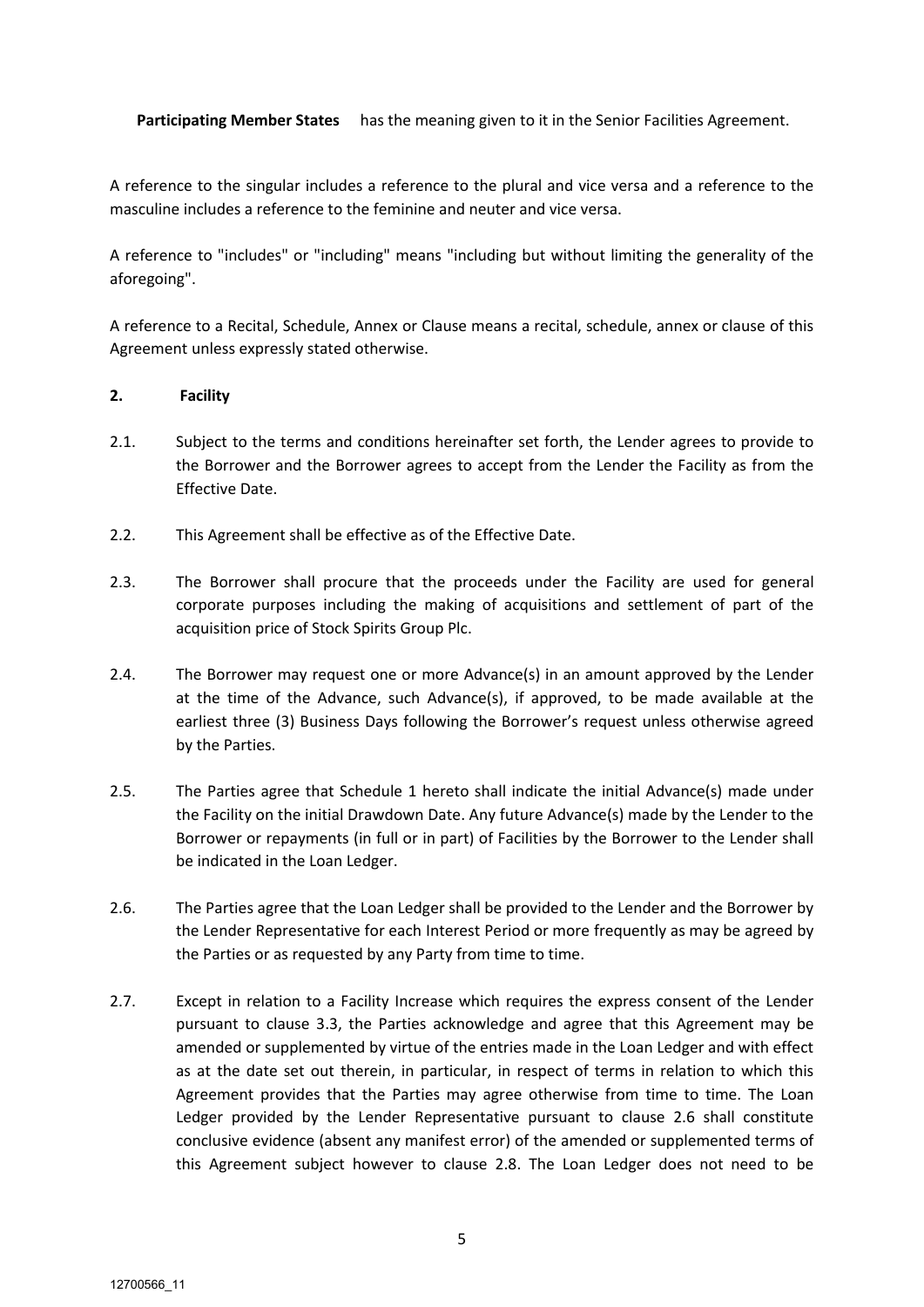appended to this Agreement nor signed by the Parties in order to be effective and this Agreement does not need to be re-signed in order to implement the terms of the relevant Loan Ledger.

2.8. The Borrower may, within a period of five (5) Business Days of delivery of the Loan Ledger, present observations in respect of the entries made in the Loan Ledger, in which case the Parties shall discuss in good faith whether any changes need to be made to the Loan Ledger to address such observations.

#### **3. Commitment of the Lender**

- 3.1. The Lender agrees to make the Facility available to the Borrower as set forth in clause 2.1 above, and under the conditions set forth herein.
- 3.2. The Lender agrees not to proceed with any set-off whatsoever of the amount that it must lend to the Borrower and of any other amount that the Borrower may owe to the Lender for any reason, unless agreed by both Lender and Borrower.
- 3.3. The Borrower may, on one or more occasions, request a Facility Increase by delivering a Facility Increase request the form of which is set out in Schedule 2 hereto. The Lender has full discretion to accept or to reject any Facility Increase request. If accepted by the Lender, the reference to Facility Amount in this Agreement shall be read accordingly.

#### **4. Interest**

- 4.1. The Facilities shall bear an interest at a rate equal to the applicable Interest Rate for each Interest Period.
- 4.2. The Parties expressly agree that the Facility may bear interest at different rates in the same Interest Period, in line with the Loan Ledger.
- 4.3. Interest shall be compounded and capitalized on the date interest is to be compounded and capitalized under the External Debt Financing. For the avoidance of doubt, the right to compound interest will be subject to the limitations of Article 1154 of the Luxembourg Civil Code.
- 4.4. The Borrower shall however pay accrued interest on the Facilities made to it on each Interest Payment Date if the Lender elects to do so on each Interest Payment Date.
- 4.5. The interest to be paid on any Interest Payment Date shall be calculated up to and including the relevant External Debt Interest Payment Date using the same day convention as applies to the relevant External Debt Financing.
- 4.6. Any accrued and unpaid interest shall in any case be paid no later than with the repayment of the principal of the related Facility.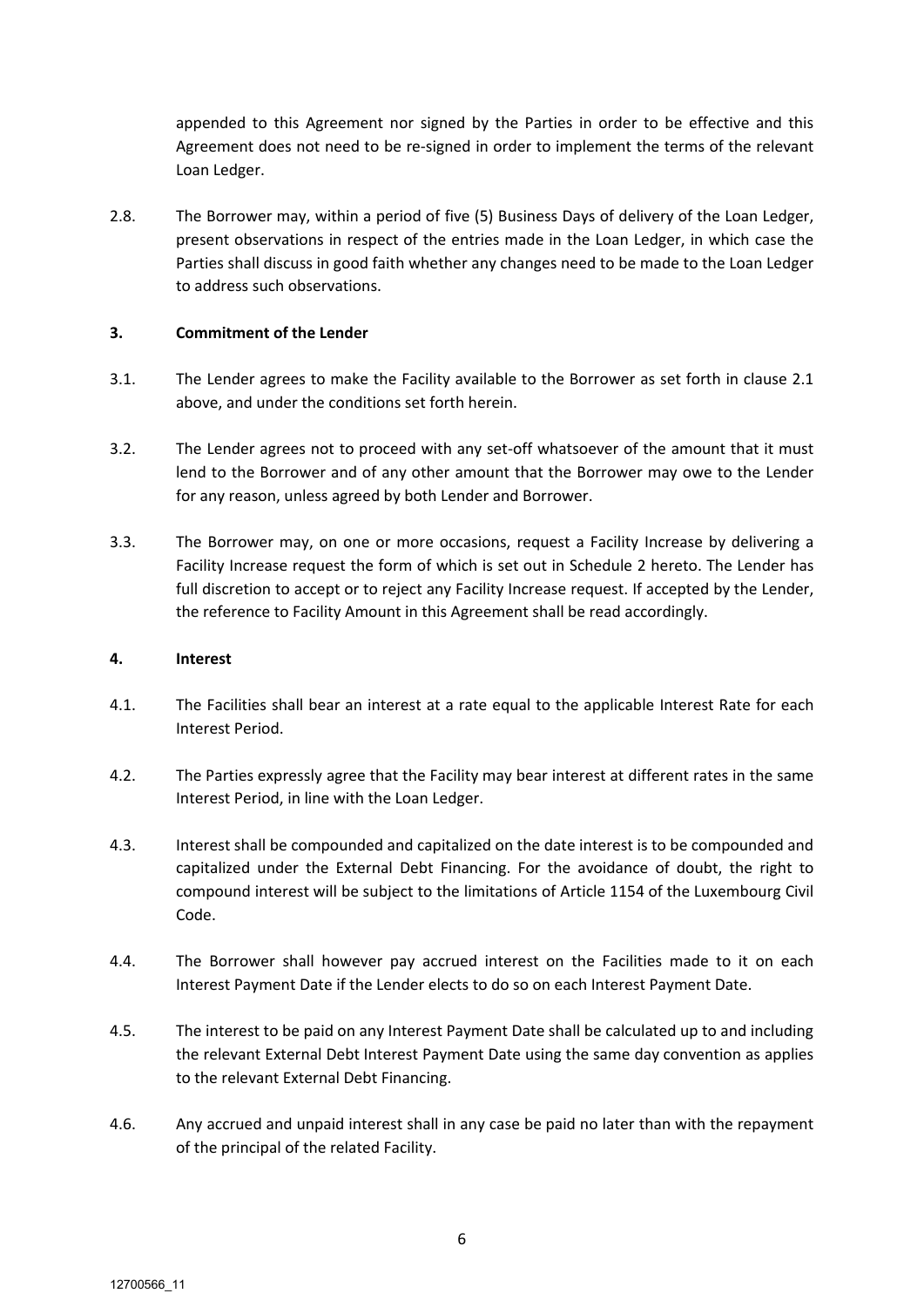### **5. Costs and Expenses**

- 5.1. The Lender may request the Borrower to bear Costs and Expenses in the proportion determined by the Lender.
- 5.2. The Lender shall notify the Borrower of the amount of the Costs and Expenses which shall be payable by the Borrower at times agreed by the Lender and the Borrower.

## **6. Payment**

- 6.1. Any payment of principal, interest, fees, expenses or other costs which must be made pursuant to this Agreement, must be made in EUR, day-of-payment value, to the Lender, into an account held outside the United Kingdom to be specified by the Lender to the Borrower in a timely manner.
- 6.2. If a payment made by the Borrower under this Agreement is subject to a withholding tax, the Lender shall not be entitled to any additional payment.
- 6.3. Any payment under the Facility that must be made by the Borrower on a date other than a Business Day shall be made on the next following Business Day.

## **7. Repayment**

- 7.1. The Facility shall terminate and any amount outstanding, including any accrued and unpaid interest thereon, shall be repaid in full by the Borrower on the Maturity Date.
- 7.2. In the event that the Lender is required or elects to make any payment of any amount due under the External Debt Financing (including, without limitation, any payment of principal, interest, default interest or additional amounts) (the "**External Debt Payment**"), the Borrower shall, if the Lender so requests, repay a portion of the Facilities in an amount equal to the amount of such External Debt Payment on the day that is at least two (2) Business Days and no more than five (5) Business Days prior to the date of such External Debt Payment in order to enable the Lender to make such External Debt Payment when due.
- 7.3. No amount repaid may be redrawn by the Borrower.

## **8. Notices**

Any notice to be given to either Party in connection with the Agreement shall be addressed and delivered in writing at the address set forth in the description of the Parties on page 2 by ordinary letter or by registered mail with return receipt requested, if necessary or by any other means (telefax or email) as the parties may agree.

The date on which a notice shall be deemed validly given will be the date on which it is actually received by the addressee.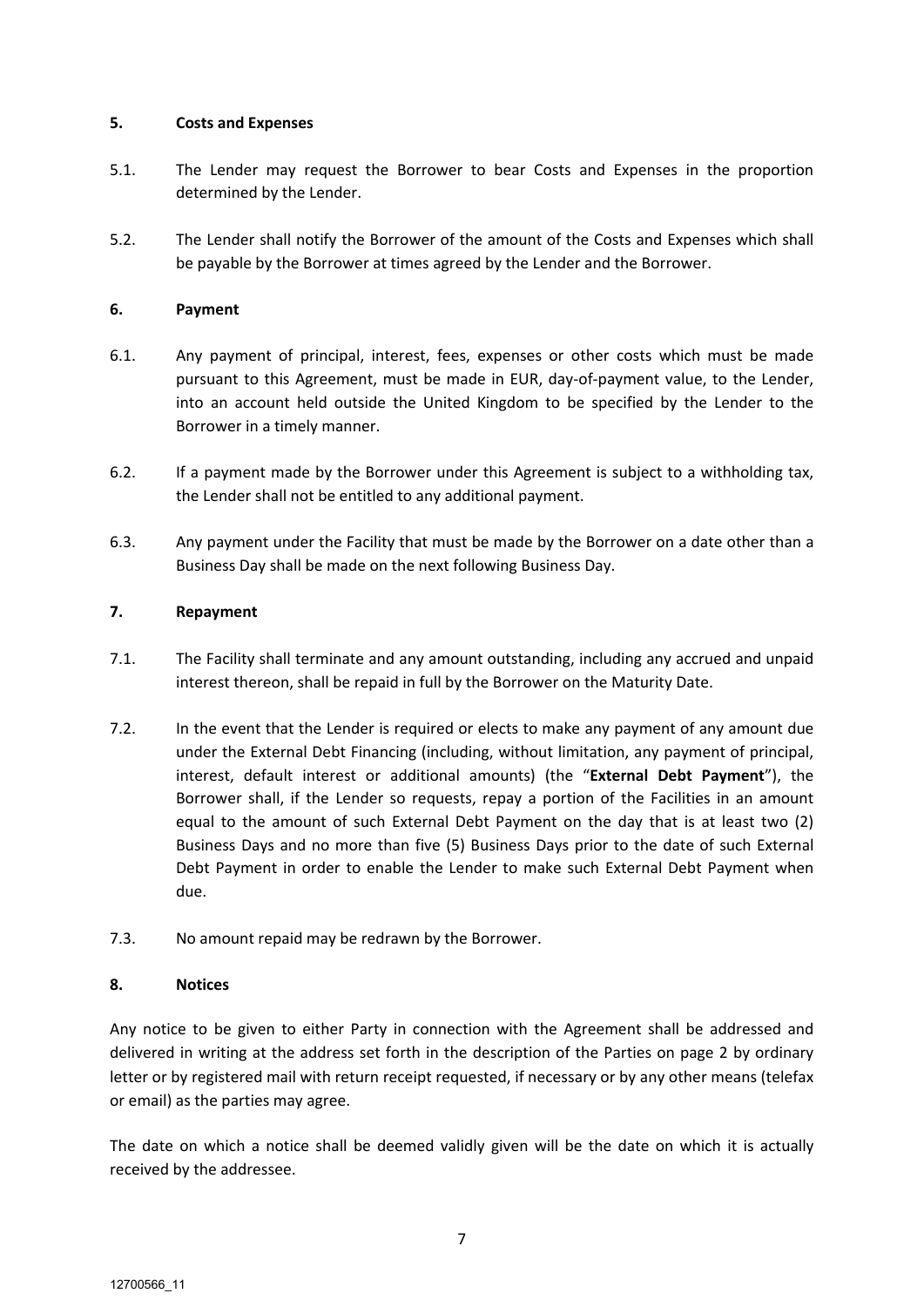### **9. Cancellation of outstanding commitments**

In case of a bankruptcy (*faillite*), voluntary or judicial liquidation, composition with creditors (*concordat préventif de la faillite*), moratorium or reprieve from payment (*sursis de paiement*), controlled management (*gestion contrôlée*), general settlement with creditors, or any similar or analogous Luxembourg or foreign proceedings affecting the rights of creditors generally, any undrawn portion of the Facility Amount shall immediately be cancelled and no additional Advances may be made by the Lender to the Borrower.

## **10. Subordination**

It is hereby expressly acknowledged and agreed that the Facility shall be subordinated in rank and priority of payment to the repayment and discharge in full of any senior debt (including any debts owed to any trade creditors). In particular, it is acknowledged by the Parties that this Agreement and the Facility are subject to the terms of the intercreditor agreement dated 18 November 2021 between, among others, the Borrower and the Lender as original debtors and original intra-group lenders and ING as original security agent (the "**Intercreditor Agreement**")**.** No payment of principal or other amount may be made and no right of set off may be exercised in respect of the Facility, save as permitted or not prohibited under the Intercreditor Agreement.

### **11. Miscellaneous**

- 11.1. No variation of this Agreement (or of any of the documents referred to in this Agreement) shall be valid unless it is in writing and signed by or on behalf of each of the Parties except for any amendment pursuant to clause 2.7 and pursuant to a Facility Increase. The expression "variation" shall include any variation, amendment, supplement, deletion or replacement however effected.
- 11.2. This Agreement is between the Parties and a person that is not a Party has no rights to enforce or enjoy the benefit of any term of this Agreement.
- 11.3. Unless expressly agreed, no variation shall constitute a general waiver of any provisions of this Agreement, nor shall it affect any rights, obligations or liabilities under or pursuant to this Agreement which have already accrued up to the date of variation, and the rights and obligations of the Parties under or pursuant to this Agreement shall remain in full force and effect, except and only to the extent that they are so varied.
- 11.4. Any failure by a Party to request performance by the other Party of its obligations under the Agreement or any lateness in doing so shall not affect its right to request performance of such obligations, unless such Party has expressly waived this right in writing in accordance with the terms of the Agreement.
- 11.5. For the performance of the Agreement each Party elects domicile at the address appearing under its company name in the preamble.
- 11.6. In the event that any provision of this Agreement is held to be unenforceable, void, invalid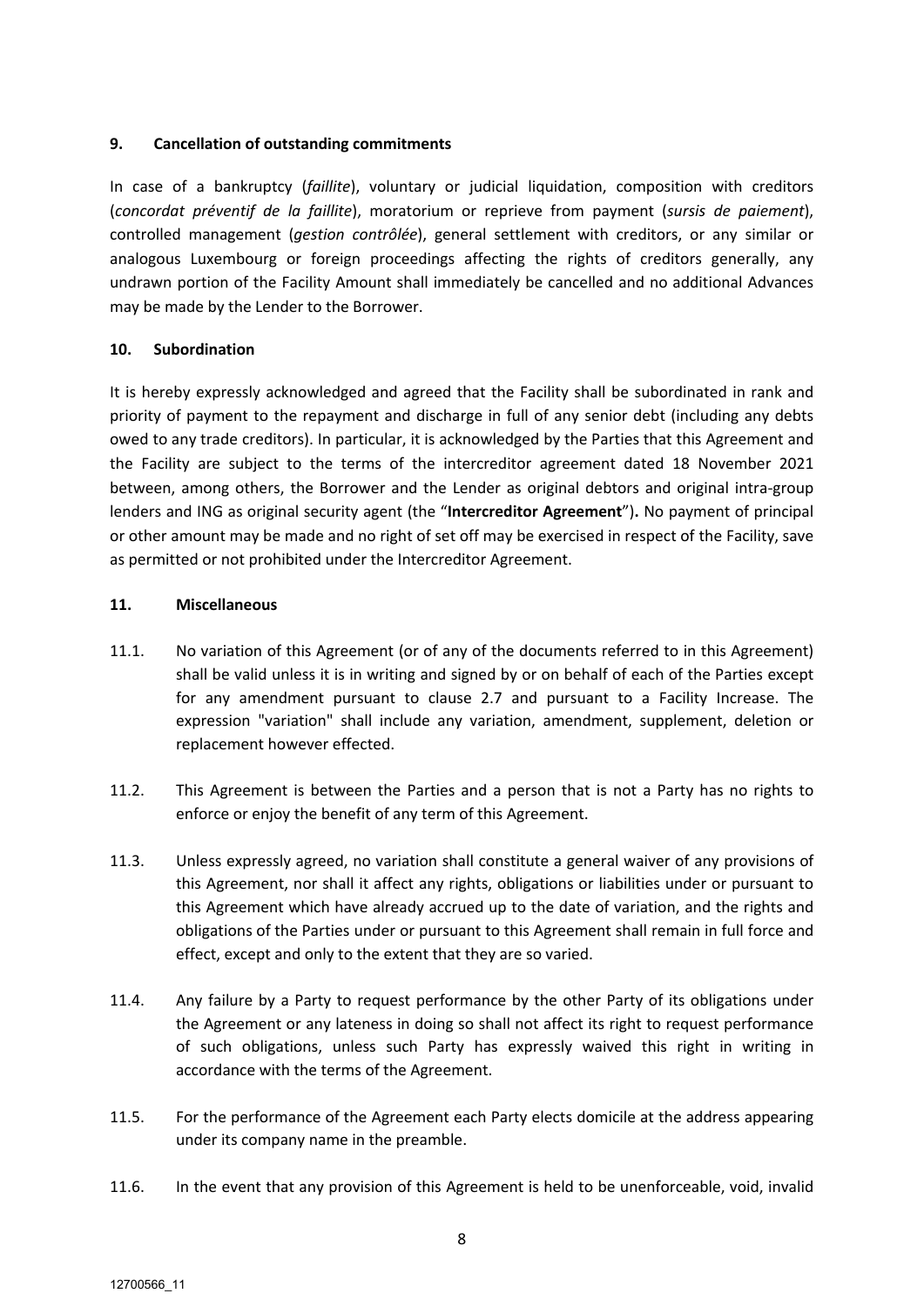or against public policy, the Parties expressly agree that, notwithstanding the materiality of such provision, all the other provisions of this Agreement shall remain valid and binding upon the Parties. The Parties agree to replace the invalid or unenforceable provision by such other provision which from a business point of view comes as close to the objective of the replaced provision as possible. The same applies to any gap in this Agreement.

- 11.7. The provisions of the Agreement shall be binding on the Parties and their respective successors and assignees, and shall survive the repayment in full of the principal of the External Debt Financing.
- 11.8. This Agreement (together with all agreements and documents referred to herein or executed contemporaneously herewith including the Loan Ledger and the Facility Increase request) constitutes the entire agreement between the Parties hereto in relation to its subject matters and supersedes all prior agreements and understandings (whether oral or written) in respect thereof.
- 11.9. This Agreement is governed by and construed in accordance with Luxembourg law and each of the Parties irrevocably submits to the exclusive jurisdiction of the Courts of Luxembourg-City as regards any claim, dispute or matter arising out of or relating to the Agreement or any of the documents to be executed pursuant to it.
- 11.10. This Agreement may be executed in as many counterparts as there are parties to it, each of which shall be deemed to be an original, but all of which together shall constitute one and the same instrument.

*[Remainder of the page is intentionally left blank]*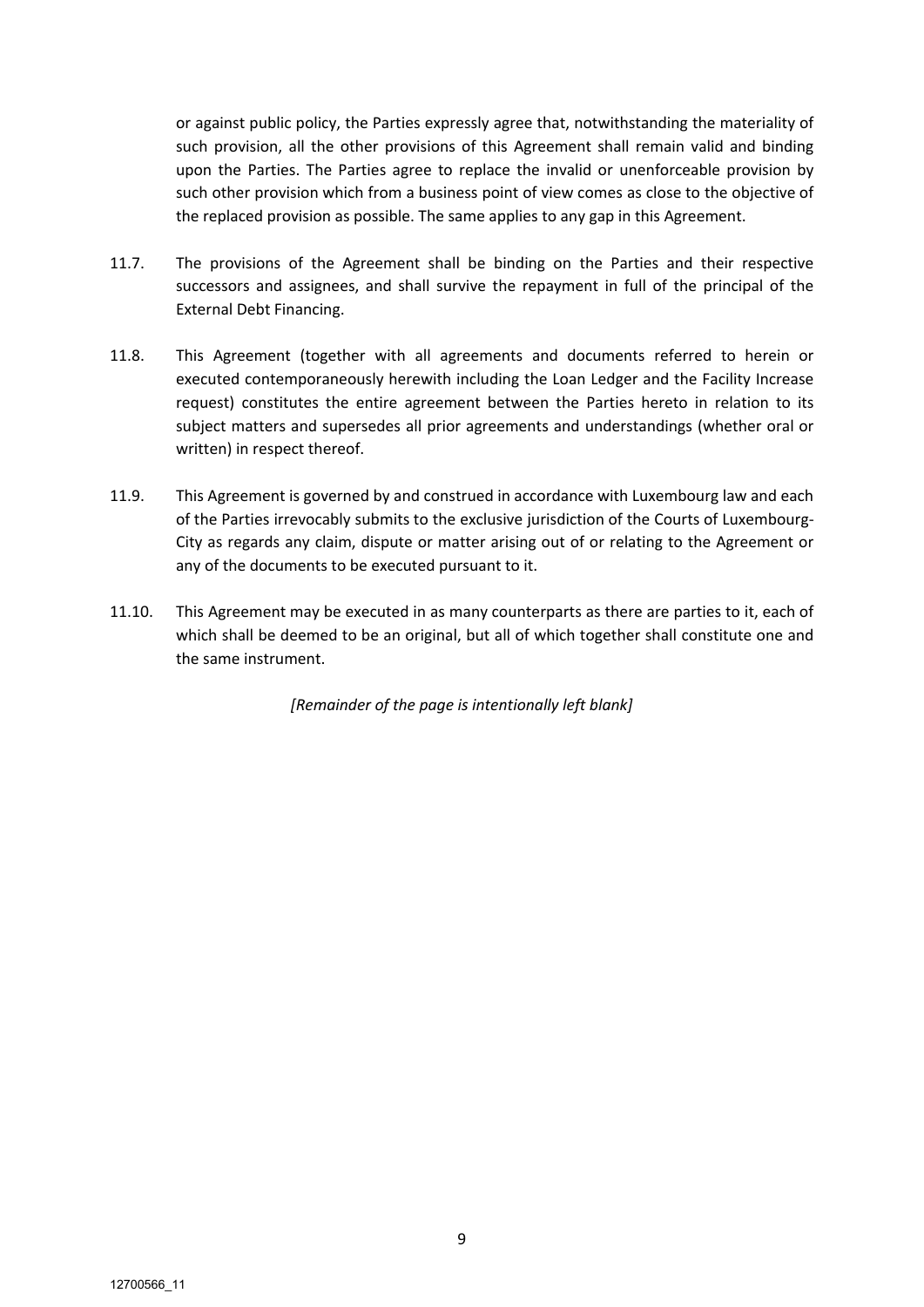IN WITNESS WHEREOF this Agreement has been executed the day and year first above written by the duly authorized representatives of the Parties.

| PVL Assets s.r.o. |        |
|-------------------|--------|
| Represented by:   |        |
|                   |        |
|                   |        |
|                   |        |
|                   |        |
|                   |        |
| Name:             | Name:  |
| Title:            | Title: |
|                   |        |
|                   |        |

**The Lender** 

|  |  | [Signature page to Czech Intrest Bearing Facility Agreement - Project Sunray] |  |
|--|--|-------------------------------------------------------------------------------|--|
|  |  |                                                                               |  |

 $\overline{\phantom{a}}$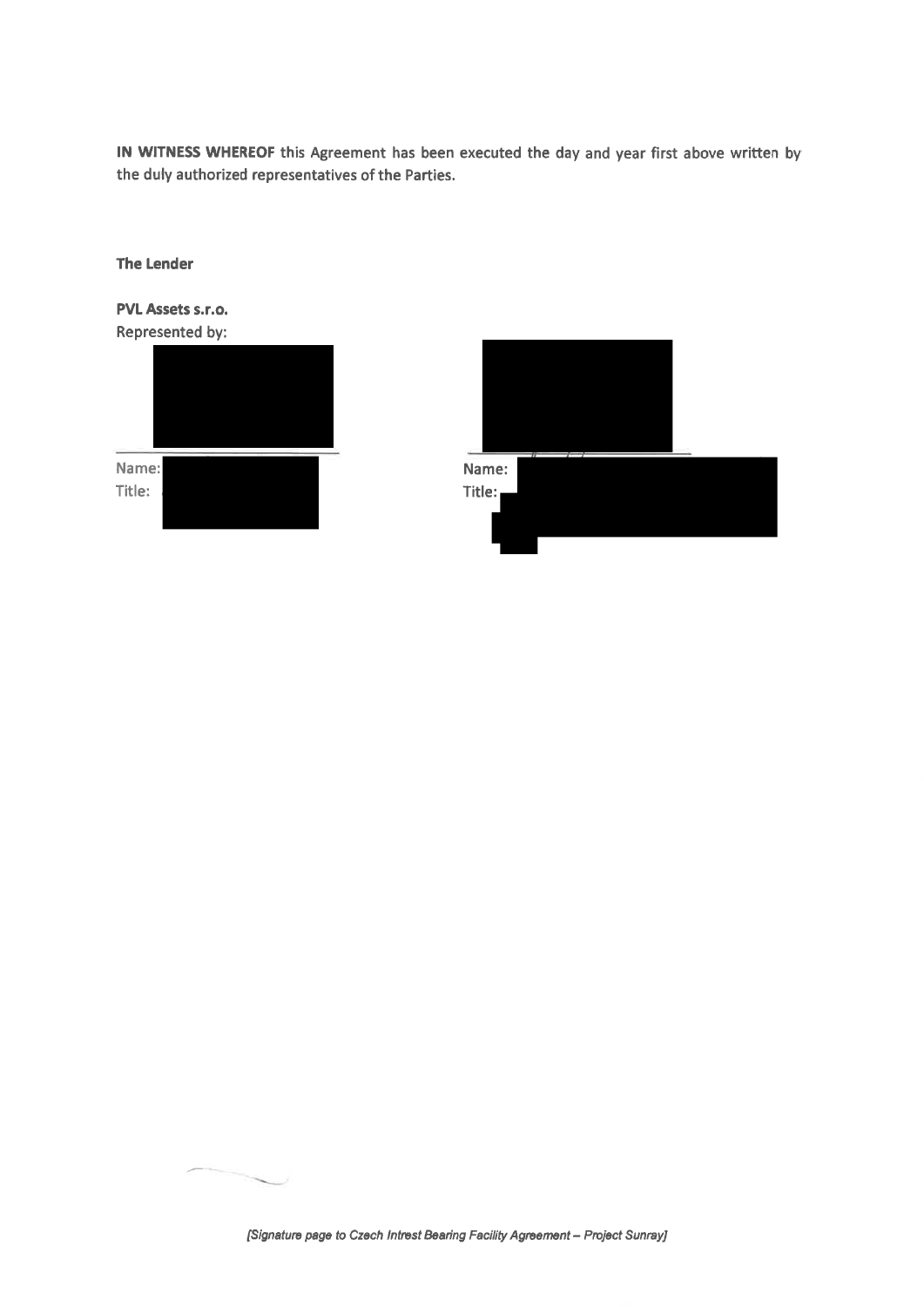#### **The Borrower**

Sunray Investments Luxembourg S.à r.l. Represented by:



Name: Title: Authorised signatory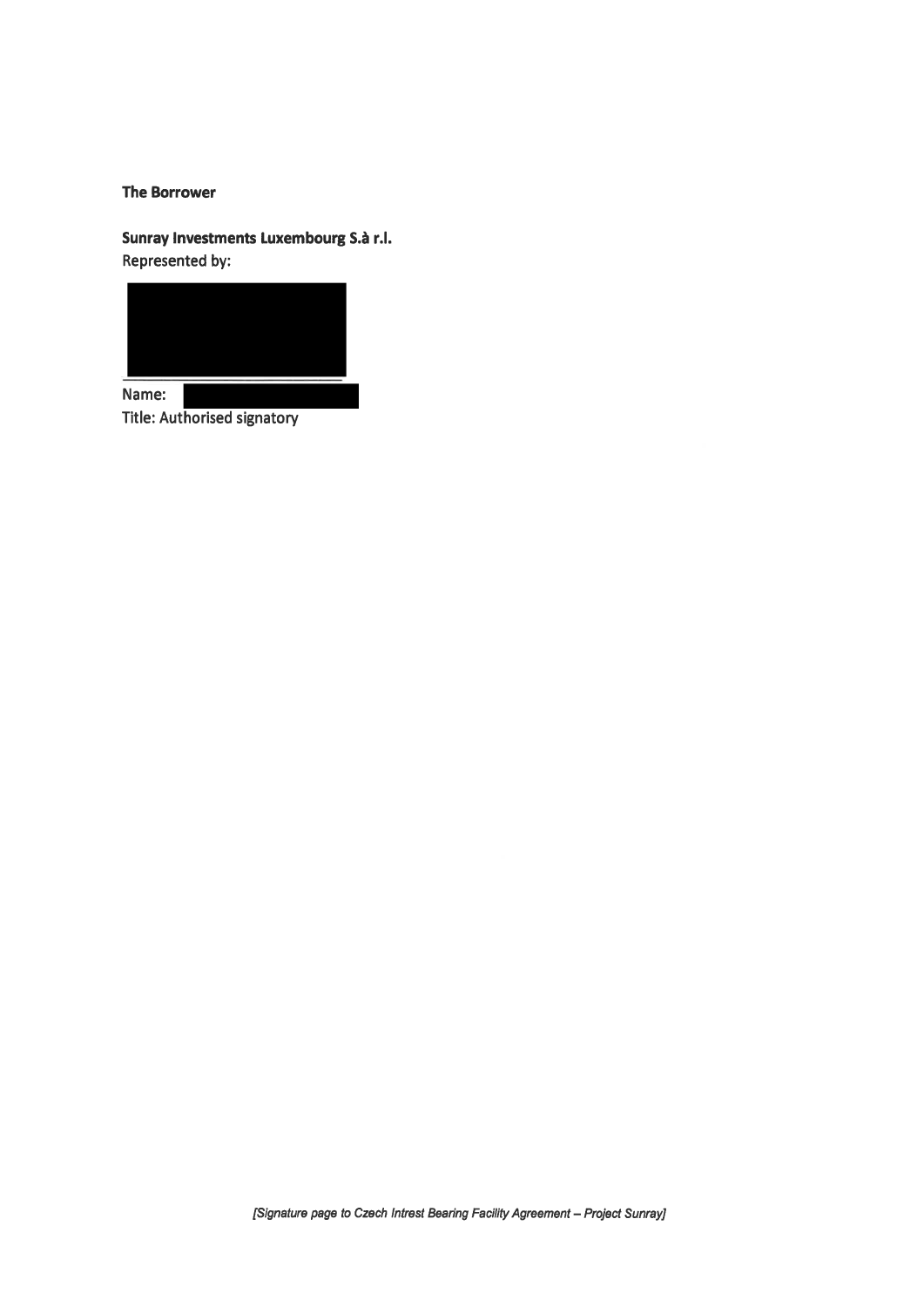|--|

| <b>Initial Drawdown Date</b> | Initial Drawdown(s) under the Agreement, EUR |
|------------------------------|----------------------------------------------|
|                              |                                              |
| 3 December 2021              | 136,540,000                                  |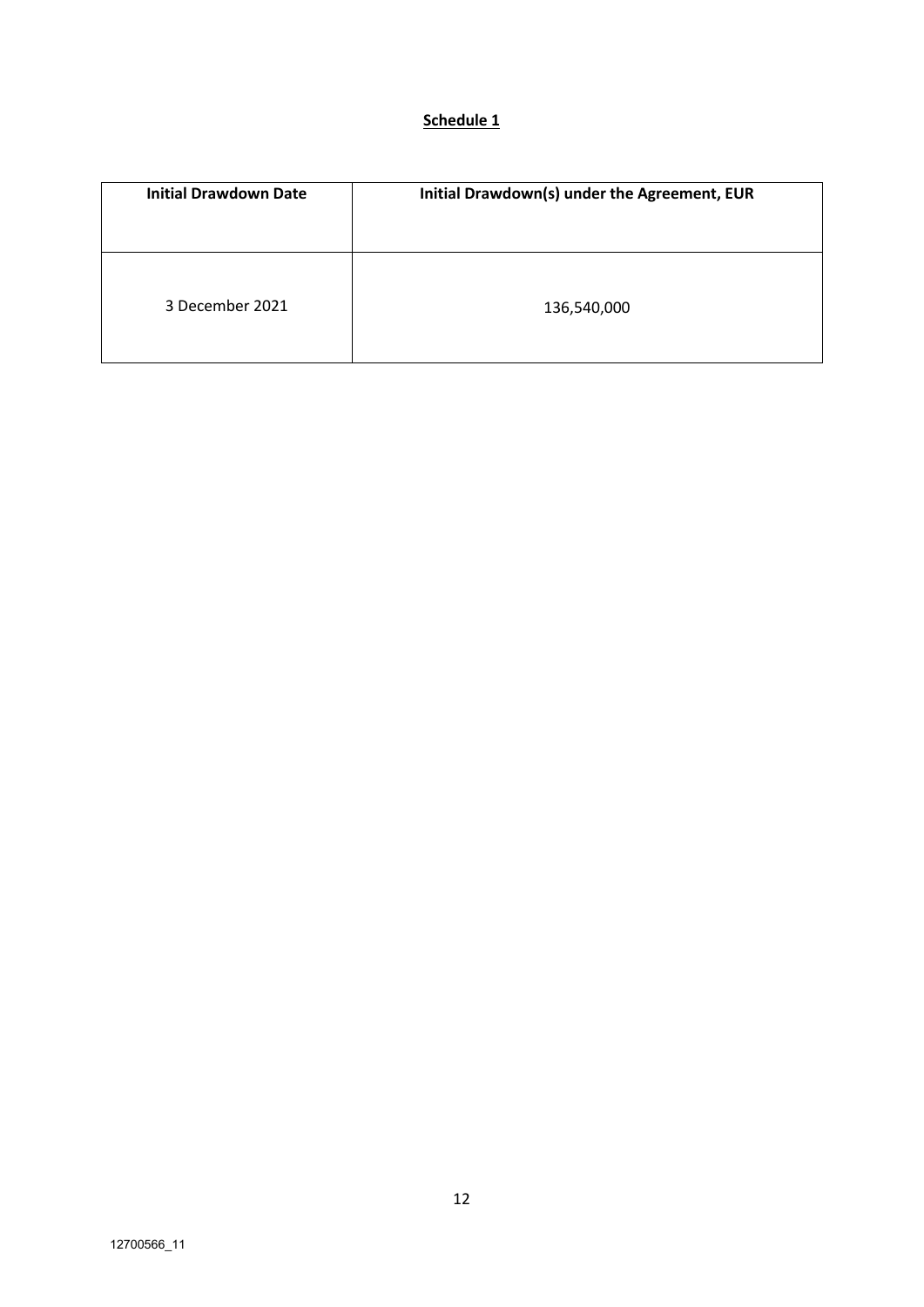## **Schedule 2**

# **Facility Increase Request (the "Facility Increase Request")**

The undersigned Borrower hereby requests a Facility Increase under the Facility as shown in the table below:

| <b>Facility</b>             | <b>Existing Facility</b><br><b>Amount [EUR]</b> | <b>Facility Increase</b><br>[EUR] | <b>Effective Date</b> |
|-----------------------------|-------------------------------------------------|-----------------------------------|-----------------------|
| Interest bearing facility   |                                                 |                                   |                       |
| agreement dated 18          | I l                                             |                                   |                       |
| November 2021 between PVL   |                                                 |                                   |                       |
| Assets s.r.o. and Sunray    |                                                 | [Please indicate                  |                       |
| Investments Luxembourg S.à  |                                                 | increase requested]               |                       |
| r.l. (the "Interest Bearing |                                                 |                                   |                       |
| <b>Facility Agreement")</b> |                                                 |                                   |                       |
|                             |                                                 |                                   |                       |

**Borrower**

\_\_\_\_\_\_\_\_\_\_\_\_\_\_\_\_\_\_\_\_\_\_\_\_\_\_

By: Title: Date:

The undersigned Lender, by countersigning this Facility Increase Request, hereby accepts the Facility Increase under the Facility as of the Effective Date shown above.

**Lender** 

\_\_\_\_\_\_\_\_\_\_\_\_\_\_\_\_\_\_\_\_\_\_\_\_\_\_

By:

Title:

Date: